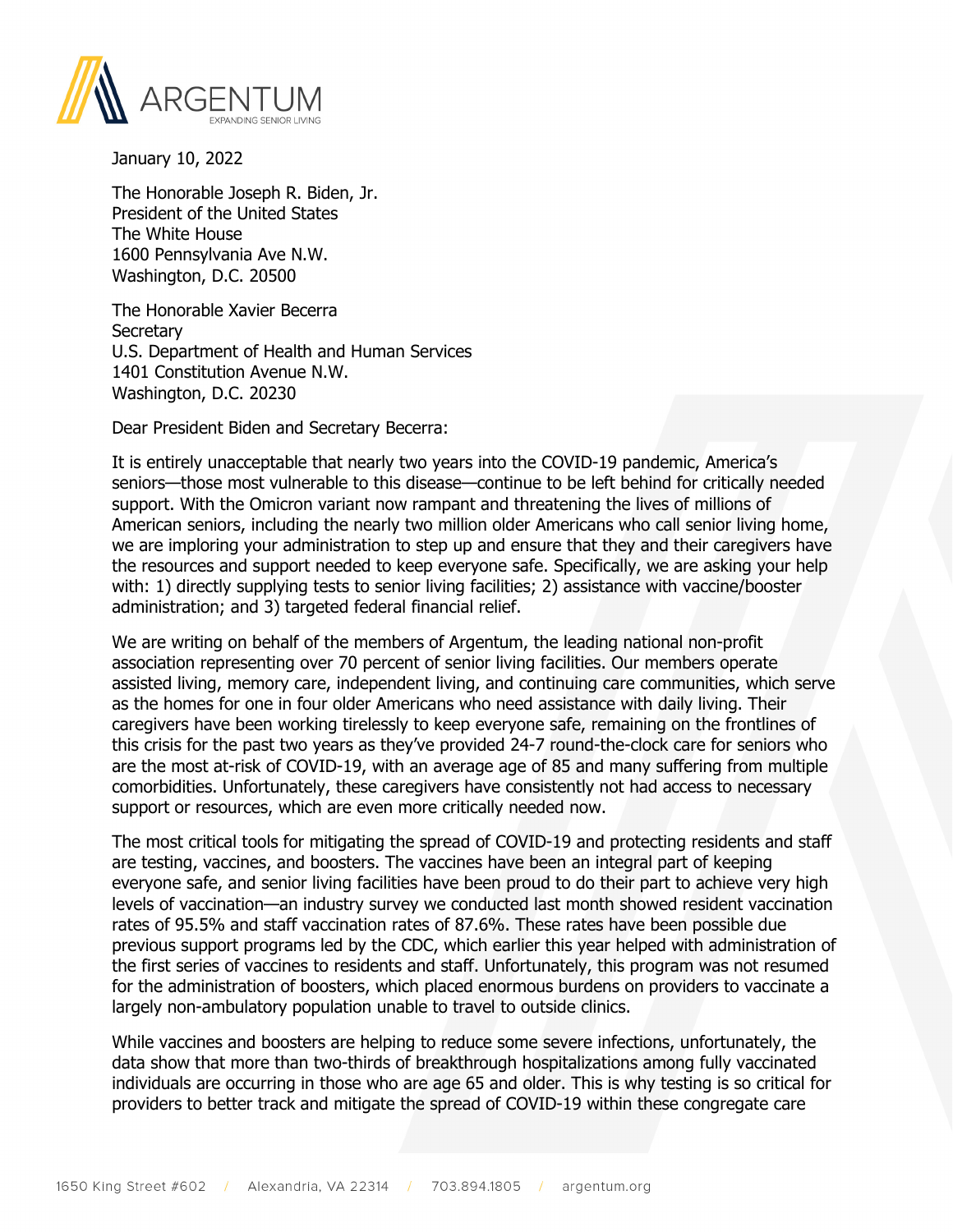

settings. The rapid tests that were supplied by HHS directly to communities throughout the pandemic had been an enormous help in rapidly identifying cases and allowing communities to quickly contain the spread. Unfortunately, due to the fast spread of the Omicron variant, these supplies have been depleted.

Tests are critically needed by senior living providers as local health jurisdictions are requiring routine use of rapid tests in outbreak situations, often including negative tests to be repeated every two days. With the current shortage of tests, this practice is not sustainable. Further, state and local public health departments have varying guidance, including required testing strategies that make it difficult to forecast testing needs. Senior living communities could end up without the necessary resources to test as directed by public health officials.

While we appreciate the CDC's recent quidance for healthcare personnel to allow asymptomatic staff to return to work sooner with a negative test, including vaccinated staff to return to work in five days with a negative test, ultimately this is not a realistic option with the shortage of test supplies. Senior living operators critically need frontline workers to return to work as quickly as possible, as workers whose return is delayed only exacerbates the staffing shortages that have worsened over the course of the pandemic, as more than 380,000 caregivers have left the industry. Unless providers can get the needed testing supplies, many of our most vulnerable will be at risk of not being able to receive the care they need simply due to the shortage of caregivers able to be tested.

The data clearly show that seniors are the single most vulnerable population to COVID-19: nearly 80 percent of all COVID-19 deaths in the U.S. having occurred in people over the age of 65. Unfortunately, time and again, America's seniors have been left behind for COVID-19 support. It took six months into the pandemic for their caregivers to even have access to federal relief, and still that relief is substantially less than other providers who aren't serving on the frontlines have received. Similarly, testing supplies have consistently been inadequate and unavailable to properly track and mitigate the spread and resume necessary staffing levels, and we critically need a resumption of the federal support program for vaccine and booster administration. Additionally, providers were inexplicably left behind in landmark legislation, including the American Rescue Plan Act and the currently under-consideration Build Back Better Act.

For these reasons, we are urging your administration to ensure that older Americans are not left behind again by:

## 1. **Distributing COVID-19 tests directly to senior living facilities.** Your

administration has committed to making rapid tests available to Americans in the home, yet that commitment was not extended to congregate senior housing where it's needed most, and where nearly two million older Americans call "home." In addition to ensuring adequate staffing with return-to-work protocols and to better inform and control the spread of COVID-19 within communities, these tests also support visitation. As we learned last year, visits—especially from family members—are essential for the mental and emotional well-being of residents, and we must do everything possible to avoid the unintended consequences of physical and social isolation that were so devastating in the early days of the pandemic.